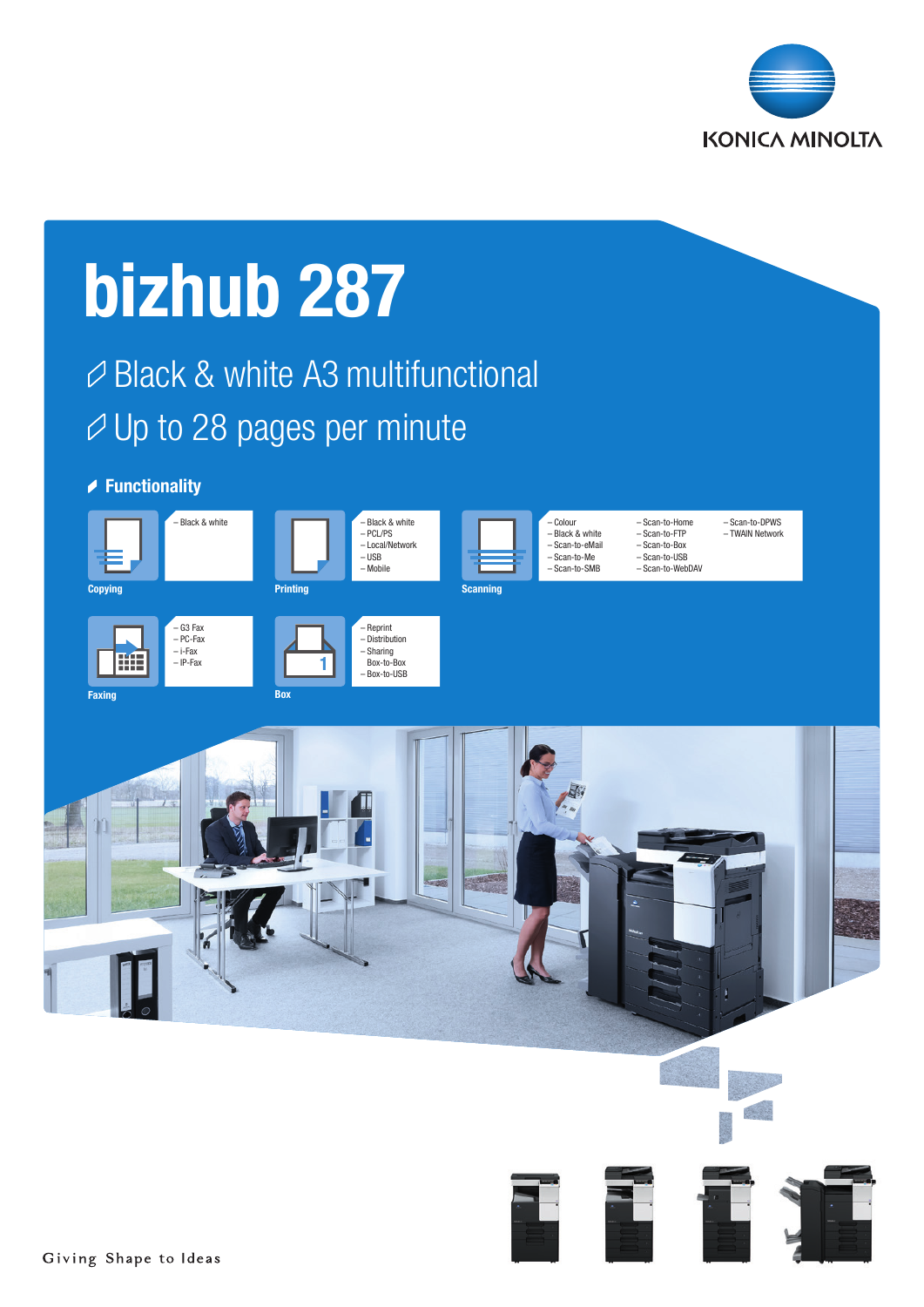## DATASHEET bizhub 287

## **★ Technology**

| Emperon <sup><math>TM</math></sup> – print controller | Easily compatible with different users and IT environments through Konica Minolta's unified print technology |  |
|-------------------------------------------------------|--------------------------------------------------------------------------------------------------------------|--|
| Simitri® $HD -$ polymerised toner                     | Delivers high print quality and yet ensures reduced print spending as well as lower environmental impact     |  |
| <b>OpenAPI - solution platform</b>                    | Server-based applications provide efficient workflows for the entire MFP fleet                               |  |
| i-Option - special feature                            | Offers extended scope and advanced MFP functionality in line with individual requirements                    |  |
| <b>CSRC - remote service</b>                          | Keeps productivity up with online monitoring of devices and consumables through the Konica Minolta service   |  |
| <b>IWS</b> – panel customisation                      | Improved user-device interaction and enhanced productivity through full MFP panel customisation              |  |

## **◆ Option diagram**



## Finishing functionalities

|                    |                       |                             |                              | <b>EN</b>     | E<br>ol:                                |                  |                                      |             |                |                          |
|--------------------|-----------------------|-----------------------------|------------------------------|---------------|-----------------------------------------|------------------|--------------------------------------|-------------|----------------|--------------------------|
| Corner<br>stapling | Two-point<br>stapling | <b>Two-hole</b><br>punching | <b>Four-hole</b><br>punching | <b>Duplex</b> | <b>Combined</b><br>mixplex/<br>mixmedia | <b>Half-fold</b> | <b>Sheet</b><br>insertion,<br>report | Letter-fold | <b>Booklet</b> | <b>Offset</b><br>sorting |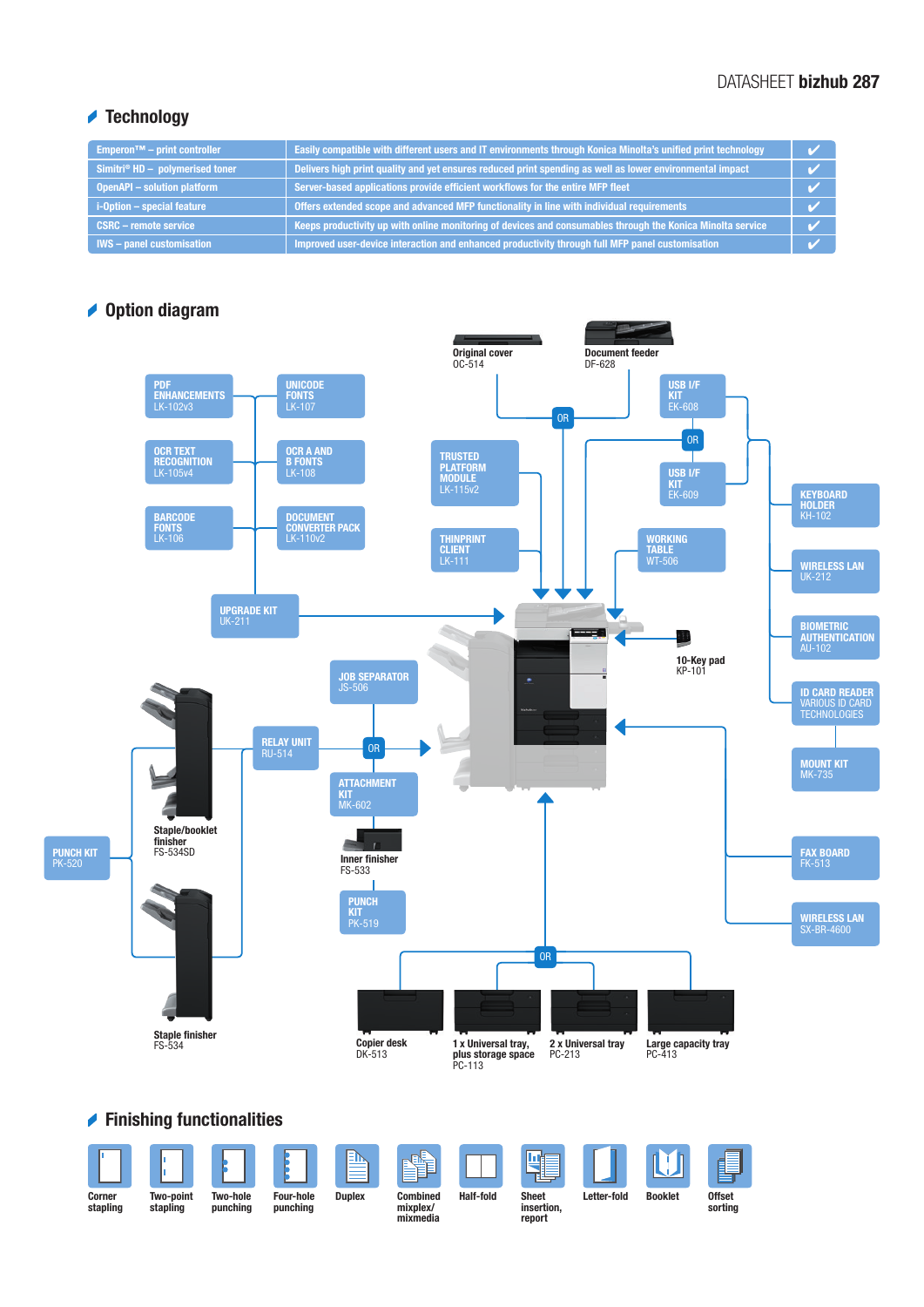# Descriptions

| bizhub 287                       | Communication centre with 28 ppm b/w. Standard<br>Emperon <sup>™</sup> print controller with PCL 6 (PCL $5 + XL$ 3.0),<br>PostScript 3, PDF 1.7, XPS and OOXML support.<br>Paper capacity of 500 + 500 sheets and 100-sheet<br>manual bypass. Media from A6 to A3 and 60 - 220 gsm.<br>2 GB memory, 250 GB hard disk and Gigabit Ethernet<br>standard |
|----------------------------------|-------------------------------------------------------------------------------------------------------------------------------------------------------------------------------------------------------------------------------------------------------------------------------------------------------------------------------------------------------|
| <b>DF-628 Document feeder</b>    | Reversing automatic document feeder, capacity 100<br>originals                                                                                                                                                                                                                                                                                        |
| <b>0C-514 Original cover</b>     | Cover instead of ADF                                                                                                                                                                                                                                                                                                                                  |
| PC-113 1 x Universal tray        | A5-A3, 500 sheets, 60-220 gsm                                                                                                                                                                                                                                                                                                                         |
| PC-213 2 x Universal tray        | A5-A3, 2 x 500 sheets, 60-220 qsm                                                                                                                                                                                                                                                                                                                     |
| PC-413 Large capacity tray       | A4, 2,500 sheets, 60-220 qsm                                                                                                                                                                                                                                                                                                                          |
| DK-513 Copier desk               | Provides storage space for print media and other<br>materials                                                                                                                                                                                                                                                                                         |
| <b>MK-602 Attachment kit</b>     | For FS-533 installation                                                                                                                                                                                                                                                                                                                               |
| FS-533 Inner finisher            | 50-sheet stapling, 500 sheets max. output                                                                                                                                                                                                                                                                                                             |
| PK-519 Punch kit<br>for FS-533   | 2/4 hole punching, autoswitching                                                                                                                                                                                                                                                                                                                      |
| <b>FS-534 Staple finisher</b>    | 50-sheet stapling, 3,300 sheets max. output                                                                                                                                                                                                                                                                                                           |
| <b>FS-534SD Booklet finisher</b> | 50-sheets staple finisher, 20-sheets booklet finisher,                                                                                                                                                                                                                                                                                                |
|                                  | 2,300 sheets max. output                                                                                                                                                                                                                                                                                                                              |
| RU-514 Relay unit for FS-534     | For FS-534 installation                                                                                                                                                                                                                                                                                                                               |
| PK-520 Punch kit                 | 2/4 hole punching, autoswitching                                                                                                                                                                                                                                                                                                                      |
| for FS-534/SD                    |                                                                                                                                                                                                                                                                                                                                                       |
| JS-506 Job separator             | Separation for fax output etc.                                                                                                                                                                                                                                                                                                                        |

| KP-101 10-Key pad                    | For use instead of touchscreen                         |
|--------------------------------------|--------------------------------------------------------|
| WT-506 Working table                 | Authentication device placement                        |
| FK-513 Fax board                     | G3 fax, digital fax functionality                      |
| KH-102 Keyboard holder               | To place USB keyboard                                  |
| EK-608 USB I/F kit                   | <b>USB keyboard connection</b>                         |
| EK-609 USB I/F kit                   | USB keyboard connection, Bluetooth                     |
|                                      | (available from Sept. 2015 onwards)                    |
| <b>ID card reader</b>                | Various ID card technologies                           |
| MK-735 Mount kit                     | Installation kit for ID card reader                    |
| AU-102                               | Finger vein scanner                                    |
| <b>Biometric authentication</b>      |                                                        |
| LK-102v3                             | PDF/A, PDF encryption, digital signature               |
| <b>PDF enhancements</b>              |                                                        |
| LK-105v4                             | Searchable PDF and PPTX                                |
| <b>OCR text recognition</b>          |                                                        |
| <b>LK-106 Barcode fonts</b>          | Supports native barcode printing                       |
| <b>LK-107 Unicode fonts</b>          | Supports native Unicode printing                       |
| LK-108 OCR A and B fonts             | Supports native OCR A and B font printing              |
| <b>LK-110v2 Document</b>             | Generates various file formats incl. DOCX, XLSX and    |
| converter pack                       | PDF/A                                                  |
| LK-111 ThinPrint <sup>®</sup> Client | Print data compression for reduced network impact      |
| <b>LK-115v2 TPM activation</b>       | Trusted Platform Module for protection of data encryp- |
|                                      | tion and decryption                                    |
| UK-211 Upgrade kit                   | 2 GB memory extension for upgrades                     |
| <b>UK-212 Wireless LAN</b>           | Wireless LAN and wireless LAN Access Point Mode        |
| SX-BR-4600 Wireless LAN              | Wireless LAN to network connector                      |
|                                      |                                                        |

# Technical specifications

### SYSTEM SPECIFICATIONS

| <b>System memory</b>                            | 2,048 MB (standard)                                           |
|-------------------------------------------------|---------------------------------------------------------------|
| <b>System hard disk</b>                         | 250 GB (standard)                                             |
| Interface                                       | 10-Base-T/100-Base-T/1,000-Base-T Ethernet; USB 2.0           |
| <b>Network protocols</b>                        | TCP/IP (FTP; SMB; SMTP; WebDAV) (IPv4/IPv6)                   |
| <b>Frame types</b>                              | Ethernet 802.2; Ethernet 802.3; Ethernet II; Ethernet SNAP    |
| <b>Automatic document</b>                       | Up to 100 originals; A6-A3; 35-128 gsm                        |
| feeder                                          | RADF optional avaiable                                        |
| Printable paper size                            | A5-A3; A6S; Thick Paper X/Y size input range: Width:          |
|                                                 | 90-297 mm; Length: 139.7-431.8 mm                             |
| Printable paper weight                          | $60 - 220$ gsm                                                |
| Paper input capacity                            | Standard: 1,100 sheets                                        |
|                                                 | Max.: 3.600 sheets                                            |
| Tray 1                                          | 500 sheets; A5-A4; 60-220 gsm                                 |
| Tray 2                                          | 500 sheets; A5-A3; 60-220 qsm                                 |
| Tray 3 (optional)                               | 500 sheets; A5-A3; 60-220 qsm                                 |
| Tray 4 (optional)                               | 2 x 500 sheets; A5-A3; 60-220 gsm                             |
| Large capacity tray                             | 2,500 sheets; A4; 60-220 gsm                                  |
| (optional)                                      |                                                               |
| <b>Manual bypass</b>                            | 100 sheets; A6-A3; custom sizes; 60-220 gsm                   |
| <b>Automatic duplexing</b>                      | A5-A3; 60-209 gsm                                             |
| <b>Finishing modes</b>                          | Offset; group; sort; staple; punch; centre-fold; letter fold; |
|                                                 |                                                               |
| (optional)                                      | booklet                                                       |
| <b>Output capacity</b>                          | Max.: 3,300 sheets                                            |
| (with finisher)                                 |                                                               |
| <b>Output capacity</b>                          | Max.: 250 sheets                                              |
| (without finisher)                              |                                                               |
| <b>Stapling</b>                                 | Max.: 50 sheets or                                            |
|                                                 | 48 sheets + 2 cover sheets (up to 209 gsm)                    |
| <b>Stapling output capacity</b>                 | Max.: 1,000 sheets                                            |
| <b>Letter fold</b>                              | Up to 3 sheets                                                |
| Letter fold capacity                            | Max.: 30 sheets (tray); unlimited                             |
| <b>Booklet</b>                                  | Max.: 20 sheets or                                            |
|                                                 | 19 sheets $+ 1$ cover sheet (up to 209 gsm)                   |
| <b>Booklet output capacity</b>                  | Max.: 100 sheets (tray); unlimited                            |
| Copy/print volume                               | Rec.: 13,000 pages                                            |
| (monthly)                                       | Max. <sup>1</sup> : 28,000 pages                              |
| <b>Toner lifetime</b>                           | 23,000 pages                                                  |
| <b>Imaging unit lifetime</b>                    | 100,000 pages/600,000 pages (Drum/Developer)                  |
| <b>Power consumption</b>                        | 220-240 V / 50/60 Hz; Less than 1.5 kW (system)               |
| <b>System dimensions</b>                        | 585 x 660 x 735 mm (Standard configuration of main body)      |
| $(W \times D \times H)$<br><b>System weight</b> | Approx. 56.5 kg                                               |

#### COPIER SPECIFICATIONS

| <u> 881 121 131 231 132 133 133</u> |                                                                    |
|-------------------------------------|--------------------------------------------------------------------|
| <b>Copying process</b>              | Electrostatic laser copy; indirect                                 |
| <b>Toner system</b>                 | Simitri <sup>®</sup> HD polymerised toner                          |
| Copy/print speed A4                 | Up to 28 ppm                                                       |
| Copy/print speed A3                 | Up to 14 ppm                                                       |
| <b>Autoduplex speed A4</b>          | Up to 28 ppm                                                       |
| 1st copy out time                   | 5.3 sec.                                                           |
| Warm-up time                        | Approx. 20 sec. <sup>2</sup>                                       |
| <b>Copy resolution</b>              | 600 x 600 dpi                                                      |
| Gradation                           | 256 gradations                                                     |
| <b>Multicopy</b>                    | $1 - 9.999$                                                        |
| <b>Original format</b>              | $A5 - A3$                                                          |
| <b>Magnification</b>                | 25-400% in 0.1% steps; auto-zooming                                |
| <b>Copy functions</b>               | Chapter; cover and page insertion; proof copy (print and           |
|                                     | screen); adjustment test print; digital art functions; job setting |
|                                     | memory; poster mode; image repeat; overlay (optional);             |
|                                     | stamping                                                           |
|                                     |                                                                    |

 $<sup>1</sup>$  If the maximum volume is reached within a period of one year, then a maintenance</sup>

cycle must be performed 2 Warm-up time may vary depending on the operating environment and usage

# bizhub<sub>287</sub>